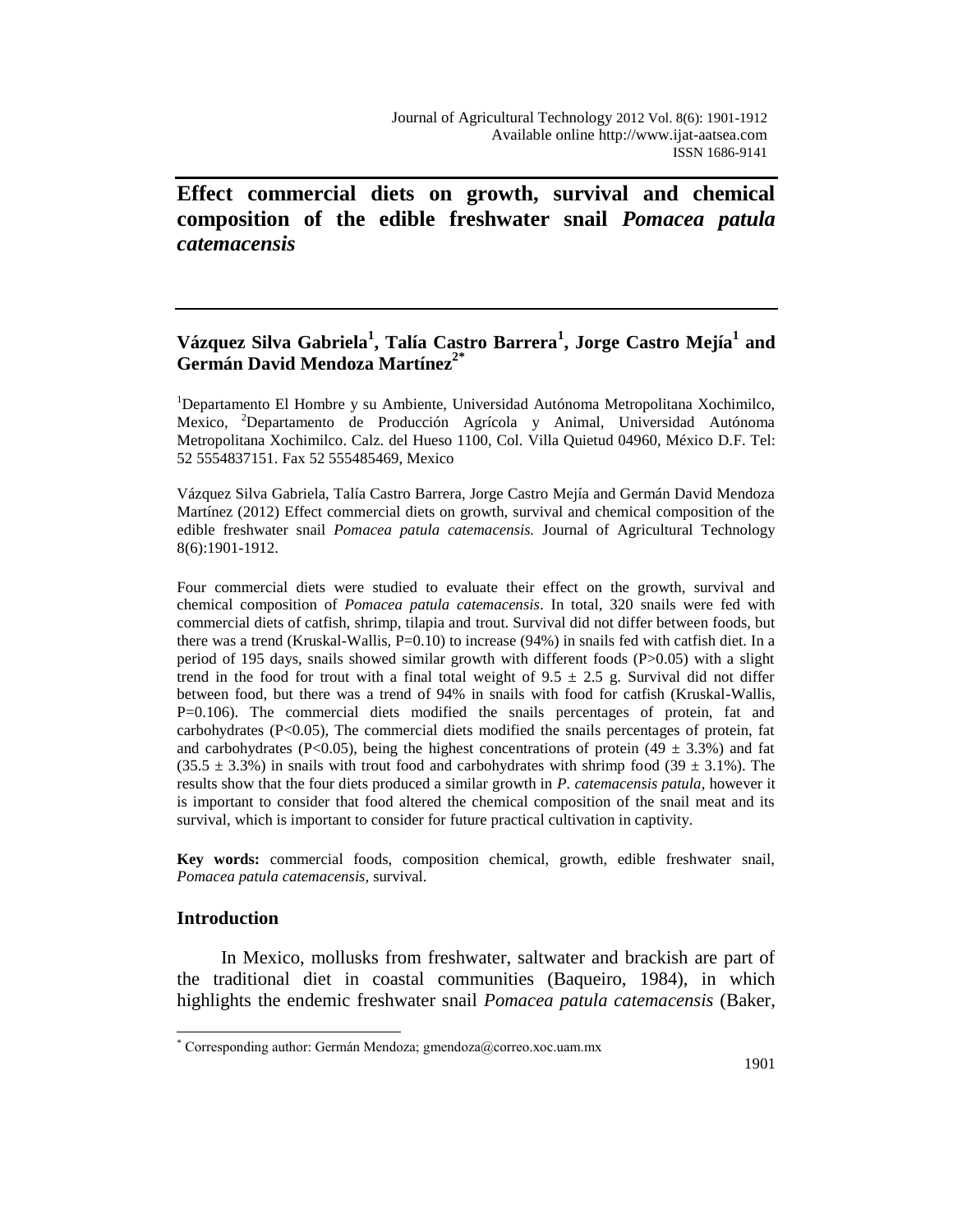1992), which inhabits the Catemaco Lake at the State of Veracruz, representing an important resource in community because its fishery is an important source of income (Naranjo and García, 1986). Unfortunately, very little conservation management has been practiced (Naranjo, 2003) and, as a result, the natural populations of this gastropod have drastically diminished in recent years. Conservation management of this species is limited to a restricted harvesting season during March and June, during which the minimum size of captured snails must be longer than 33 mm in length. This species has not been produced on a large scale, and their requirements in captivity for their growth and survival have not been studied in detail. In addition, basic information about *P. patula catemacensis* is scarce, especially regarding specific diets that could help to establish domestic culturing of this snail (Garcia-Ulloa *et al.,* 2007).

One approach that could be used for preserving this species without ignoring its demand in the area is the development of aquaculture techniques that would permit its breeding; this snail has shown great cultivation potential due to its large size, rapid growth, easy incubation and high hatching rate (Carreón *et al.,* 2003). In addition, snail growth can be optimized by using commercial diets rich in protein (Ramnarine, 2004; Tamaru *et al.,* 2005) and with equivalent percentages of animal and vegetable proteins (Mendoza *et al.,* 2002). The genus *Pomacea* has generally been considered as an herbivorous organism (Burlakova *et al.,* 2009); nevertheless, it is capable of adapting to artificial diets that include animal protein (Góngora *et al.,* 2004; Ruíz *et al.,*  2005; Tamaru *et al.,* 2005; Garr *et al.,* 2011). It is important to mention that there are no commercial diets available for this species of snail; therefore, a possible alternative for its feeding in captivity is diets designed for other aquatic species. The aim of this study was to compare the effect of four commercial diets (trout, catfish, shrimp and tilapia) on the growth, survival and chemical composition of *P. patula catemacensis* under laboratory conditions.

## **Materials and methods**

#### *Feeding Trial*

The experiment lasted 195 days, beginning from the hatching of eggs. In total, 320 snails of similar size were taken at 15 days post-hatching (initial total length 0.4  $\pm$  0.05 cm, initial width 0.4  $\pm$  0.04 cm, initial weight 20  $\pm$  0.5 mg; mean  $\pm$  SEM) and randomly distributed in four treatments or commercial diets: catfish, shrimp, tilapia and trout; with four replications (aquaria).

The snails were kept in glass aquaria (25 x 60 x 30 cm) at densities of 20 organisms per 40 l as recommended by Ruiz *et al.* (2005). The aquariums were subject to natural photoperiod and fitted with activated carbon filters, equipped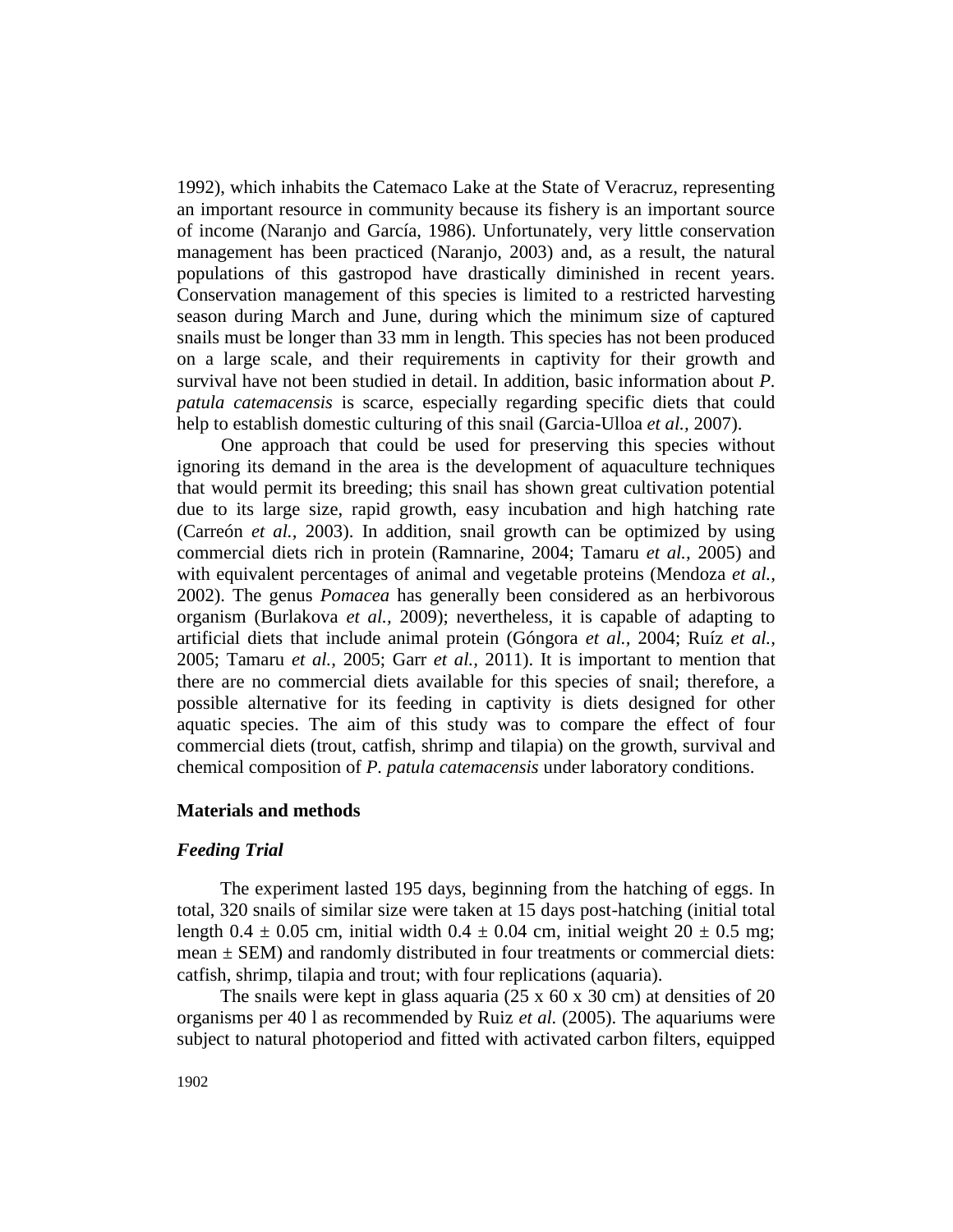with heaters to maintain temperature at  $26 \pm 0.7$  ° C. Water pH was  $8.2 \pm 0.3$ and was measured weekly with a potentiometer (Hanna Instruments HI 98103;  $\pm$  0.01).

The protein content reported by the manufacturer (Agribrands Purina Mexico, Cargill Company), for the foods was: catfish 28%, shrimp 25%, tilapia 25% and trout 40%. These diets were analyzed for content dry matter, ash, lipids (A.O.A.C., 2000), crude protein (Eberhard, 1991), neutral detergent fiber (Van Soest *et al.,* 1991), phosphorous (Harris and Popat, 1954) and gross energy was determined using an adiabatic oxygen bomb calorimeter model 1241 (Parr Instrument Company, Illinois, USA). The carbohydrates were estimated by difference between 100 and the sum of ash, crude protein, lipids and NDF, shown in Table 1. Food was provided at a rate of 1% of the total biomass in two portions (9:00 and 17:00 h). In order to maintain constant water quality, feces and uneaten food were removed daily replenishing the water level.

| Contents $(\% )$            |                   | <b>Diet</b>    |                |                |  |  |
|-----------------------------|-------------------|----------------|----------------|----------------|--|--|
|                             | Catfish<br>Shrimp |                | Tilapia        | Trout          |  |  |
|                             |                   |                |                |                |  |  |
| Dry material                | $91.7 \pm 0.5$    | $91.2 \pm 0.4$ | $91.3 \pm 0.4$ | $91.1 \pm 0.3$ |  |  |
| Ash                         | $8.5 \pm 0.7$     | $6.7 \pm 0.03$ | $9.1 \pm 0.1$  | $8.9 \pm 0.1$  |  |  |
| Crude protein               | $31.0 \pm 0.4$    | $27.8 \pm 0.2$ | $28.7 \pm 0.7$ | $42.0 \pm 0.1$ |  |  |
| Crude fat                   | $9.1 \pm 0.6$     | $11.8 \pm 0.9$ | $1.70 \pm 0.4$ | $2.50 \pm 0.9$ |  |  |
| Carbohydrates               | $24.0 \pm 1.7$    | $31.9 \pm 1.0$ | $34.3 \pm 1.9$ | $16.9 \pm 0.6$ |  |  |
| <b>FDN</b>                  | $27.3 \pm 1.1$    | $21.8 \pm 4.1$ | $26.2 \pm 0.4$ | $29.7 \pm 1.3$ |  |  |
| Phosphorous                 | $0.9 \pm 0.1$     | $1.0 \pm 0.01$ | $1.0+0.01$     | $1.1 \pm 0.02$ |  |  |
| Gross energy $(kcalg^{-1})$ | $4.2 \pm 0.6$     | $4.3 \pm 1.04$ | $4.1 \pm 1.3$  | $4.40 \pm 1.8$ |  |  |

**Table 1.** Chemical analysis of the nutrients found in the four commercial diets fed to *P. patula catemacensis*

± Standard deviation

### *Analysis of growth and survival*

The growth of the organisms was recorded every two weeks. The total length and width of the snails was measured according to the criteria of Burch and Cruz (1987), with digital calliper vernier  $(\pm 0.01 \text{ mm})$  and live weight of the snails was recorded with an analytical balance  $(\pm 0.0001 \text{ g})$ . The weight of the shells and the shelled biomass produced was measured at the end of the experiment sacrificing the snails.

The average weight daily gain (WDG) was calculated by the difference between final weight (*Wf*) and initial weight (*Wi*) during the number of days (*d*) as WDG (mg  $d^{-1}$ )= (Wf - Wi)/d. Similarly, daily growth in length (DGL) was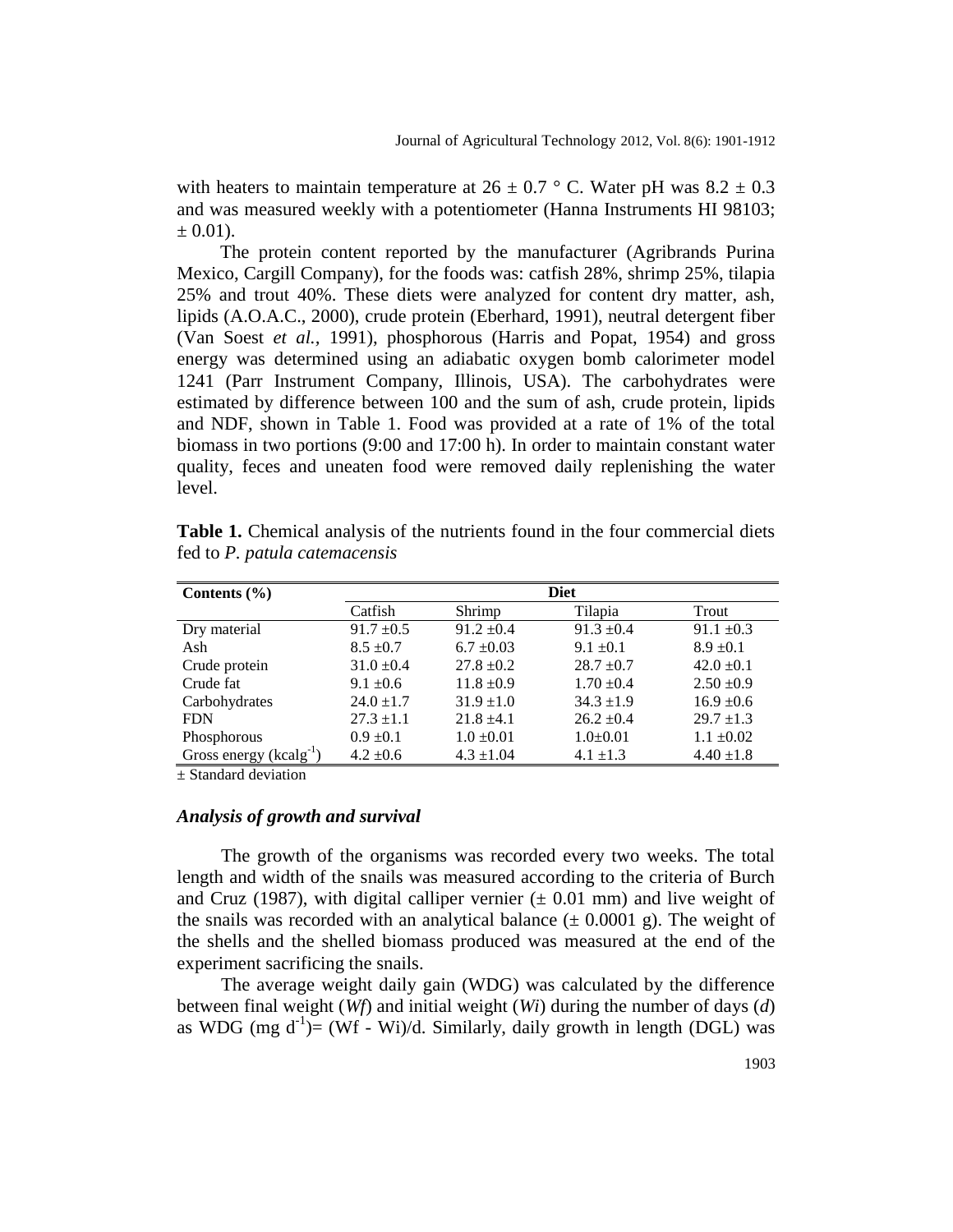obtained by difference between final length  $(L_f)$  and initial length  $(L_i)$  in days (*d*) as DGL (cm d-1)=  $(L_f - L_i)/d$  as described by Hopkins (1992). The feed conversion ratio (FCR) or grams of food to obtain a gram of snail was estimated as described by You *et al.* (2008): FCR=  $[dry \text{ feed intake (g)}]/[wet]$ weight gain (g)]. Also were estimated the growth parameters of von Bertalanffy Model:  $L_t = L_\infty[1-e^{-(K(t-t))}]$  were  $L_\infty$  is the theoretical total maximal length that can be achieved by the organisms,  $L_t$  is the total length in age *t*; *K* is the rate or speed of growth,  $t_0$  is the initial time at which the organism has a length of zero (Hopkins, 1992). The percentage of survival was calculated from the number of snails who completed the trial as a proportion of the number at the beginning of the experiment.

#### *Chemical composition of the snail*

In order to have a reference on chemical composition of *P. patula catemacensis,* wild organisms were collected with similar weight and size (total length 3.5  $\pm$  0.3 cm, 8.5  $\pm$  1.1 g, mean  $\pm$  SEM) characteristics to those from the experiment. Biomass of organisms obtained in each aquarium and that of wild snails were oven dried to determine dry matter, ash, lipids (A.O.A.C., 2000), crude protein (Eberhard, 1991) and gross energy was determined using an adiabatic oxygen bomb calorimeter model 1241 (Parr Instrument Company, Illinois, USA). The carbohydrates were estimated by difference between 100 and the sum of ash, crude protein and lipids.

#### *Statistical Analysis*

Statistical tests were performed using the SYSTAT 8.0 computer program (Systat Software Inc.). A one-way analysis of variance (ANOVA) and a confidence level of 95% were applied to the results of total length, shell width, weight, weight of the shell, weight daily gain, daily growth in lenght, feed conversion ratio and chemical composition of the snail. Only the means of snails fed the commercial diets were compared. Tukey tests of comparison of multiple averages were used to determine significant differences between the treatments. Survival of the organisms was compared using a Kruskal-Wallis test ( $\alpha$ = 0.05) (Zar, 1999).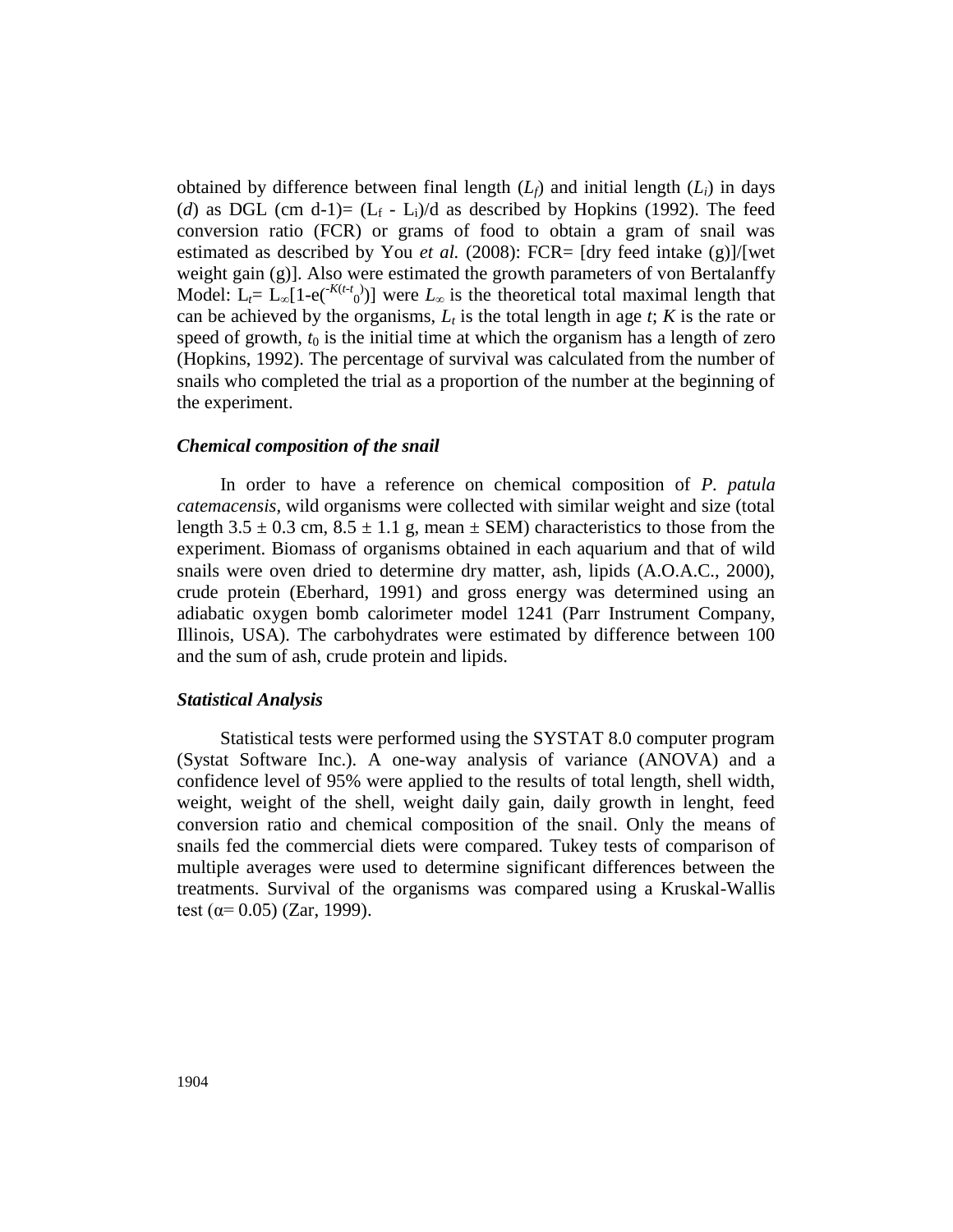### **Results**

### *Growth and Survival*

There were no differences in the biometric measurements (final length, width, final weight and weight of the shell) between treatments  $(P>0.05)$ . The growth in total length of *P. patula catemacensis*, the average size after 195 days ranged between was 3.0 to 3.2 cm for the four diets (Table 2), however the final body weight showed a trend with food for trout  $(9.5 \pm 2.5 \text{ g})$ . The diets did not exert a significant effect on WDG ( $P=0.70$ ), the DGL ( $P=0.76$ ) nor in the FCR (Table 2), But in the best efficiency numerically was observed with the catfish diet (1.5).

The diets used in the experiment had no significant effect on the survival of snails (74%, Kruskal-Wallis=6,126, P=0.10, df=3), however, there was a tendency to be higher (94%) with the catfish diet, while the lowest survival was obtained with tilapia diet 74% (Table 2).

The parameters of the model indicated that the snail showed an allometric growth response in all treatments. The  $L\infty$  values showed a range of 3.4 to 3.9 cm between the catfish and the tilapia diets respectively. The model of Von Bertalanffy showed a determination coefficient of 0.99 in the catfish and tilapia diets, whereas the diets of shrimp and trout were 0.98 (Table 3).

| <b>Parameters</b>                   | <b>Diet</b>      |                  |                  |                  |  |
|-------------------------------------|------------------|------------------|------------------|------------------|--|
|                                     | Catfish          | Shrimp           | Tilapia          | Trout            |  |
| n                                   | 75               | 69               | 59               | 65               |  |
| Final total length (cm)             | $3.1 \pm 0.3$    | $3.0 \pm 0.2$    | $3.0 \pm 0.4$    | $3.2 \pm 0.3$    |  |
| Final width (cm)                    | $2.9 \pm 0.2$    | $2.8 \pm 0.2$    | $2.7 \pm 0.4$    | $3.0 \pm 0.3$    |  |
| Final body weight $(g)$             | $8.7 \pm 2.1$    | $7.9 \pm 1.1$    | $8.1 \pm 2.6$    | $9.5 \pm 2.5$    |  |
| Final weight of shell $(g)$         | $1.3 \pm 0.5$    | $1.3 \pm 0.5$    | $1.4 \pm 0.5$    | $1.4 \pm 0.5$    |  |
| $WDG$ (mg/day)                      | $45 \pm 0.1$     | $40 + 0.1$       | $42 + 0.1$       | $49 \pm 0.1$     |  |
| $DGL$ (cm/day)                      | $0.013 \pm 0.02$ | $0.013 \pm 0.01$ | $0.012 \pm 0.02$ | $0.014 \pm 0.01$ |  |
| FCR $(g \text{ food/g snail gain})$ | $1.5 \pm 0.2$    | $1.7 + 0.2$      | $2.1 + 0.4$      | $1.6 \pm 0.5$    |  |
| Snail biomass $(g)$                 | $79.5 \pm 27.5$  | $75.2 \pm 5.3$   | $64 + 26.6$      | $76.1 \pm 24.9$  |  |
| Snail biomass without shell (g)     | $54.7 \pm 21.5$  | $51.9 \pm 5.2$   | $42.7 \pm 24.62$ | $52.9 \pm 17.7$  |  |
| Survival $(\% )$                    | $94 + 6$         | $86 + 13$        | $74 + 11$        | $81 + 13$        |  |

**Table 2.** Growth and survival values of the snail *Pomacea patula catemacensis* after being fed different commercial diets

Data are presented as means  $\pm$  standard error (SEM) of the four replicates

WDG= Weight Daily Gain

DGL= Daily Growth in Length

FCR= Feed Conversion Ratio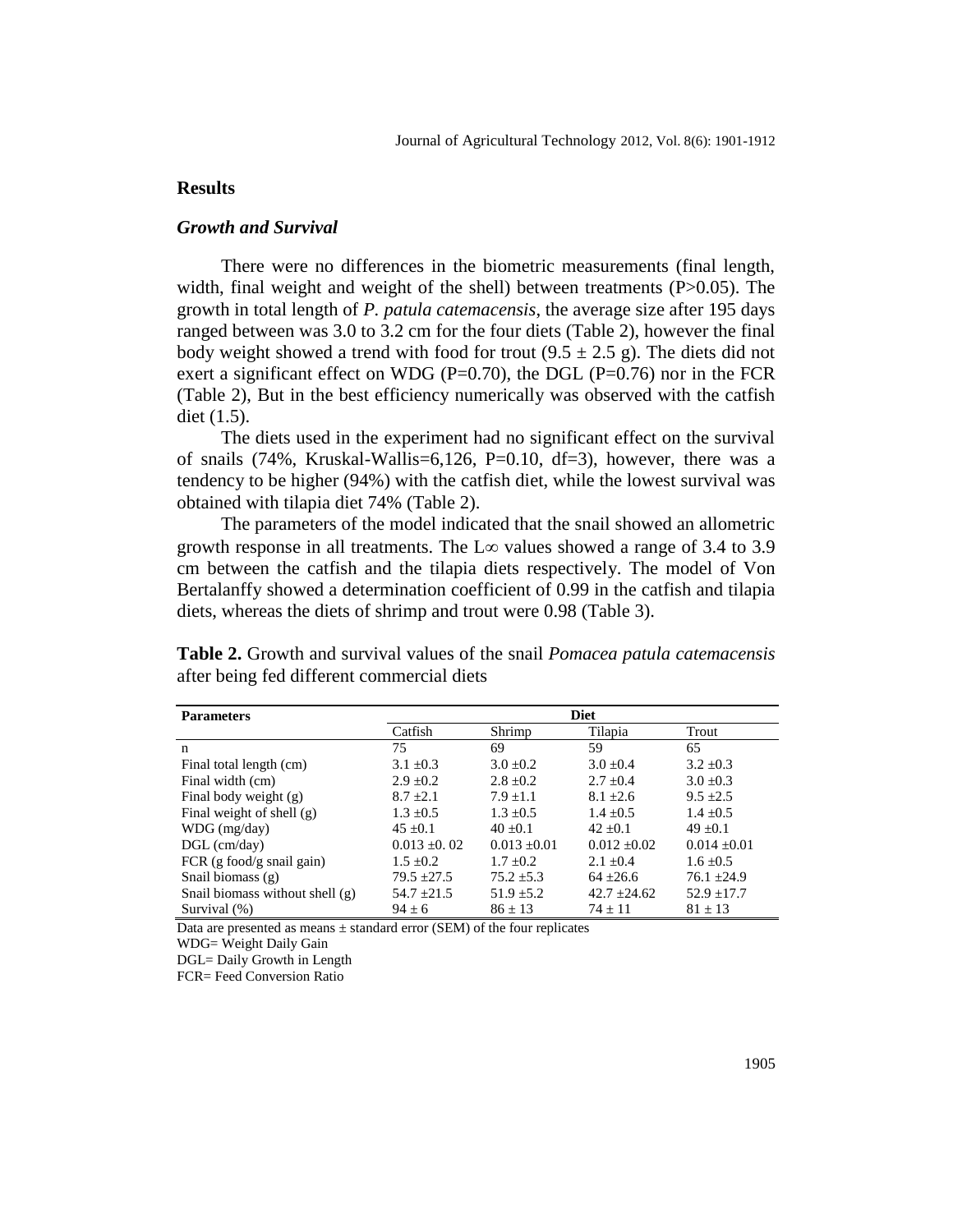| <b>Parameters</b> |         | <b>Diet</b> |         |       |  |
|-------------------|---------|-------------|---------|-------|--|
|                   | Catfish | Shrimp      | Tilapia | Trout |  |
| ⊷∞                | 3.9     | 3.J         | 3.4     | 3.7   |  |
|                   | 0.11    | 0.13        | 0.14    | 0.12  |  |
| $\mathsf{L}_0$    | -0.05   | $-0.11$     | $-0.08$ | -0.11 |  |

**Table 3.** Growth parameters of Von Bertalanffy's Model for *Pomacea patula catemacensis* fed different diets

 $L<sub>∞</sub>$ = theoretical total maximal length that can be achieved by the organisms

 $K =$  rate or speed of growth

 $t_0$  = initial time at which the organism has a length of zero

### *Chemical composition*

The chemical compositions of snails fed with the balanced diets did not differ in dry material, ash and gross energy (Table 4). The highest concentration of protein (P<0.05) was observed in snails fed the trout diet (49.7  $\pm$  3.3%). The trout and tilapia diets promoted higher levels of fat deposition in the snails, whereas the catfish diet resulted in minor levels of fat deposition  $(P<0.05)$ .

| Content $(\% )$             | <b>Diet</b>                  |                              |                              |                             | <b>Wild snail</b> |
|-----------------------------|------------------------------|------------------------------|------------------------------|-----------------------------|-------------------|
|                             | Catfish                      | Shrimp                       | Tilapia                      | Trout                       |                   |
| n                           | 75                           | 69                           | 59                           | 65                          |                   |
| Dry material                | $19.5 \pm 2.0$               | $21.7 \pm 1.9$               | $19.0 \pm 3.7$               | $20.5 \pm 3.3$              | $24.7 \pm 10.9$   |
| Ash                         | $8.1 \pm 0.6$                | $6.1 \pm 1.8$                | $9.0 + 2.3$                  | $8.1 \pm 0.4$               | $13.0 \pm 3.3$    |
| Protein                     | 46.9 $\pm$ 1.6 <sup>ab</sup> | 41.1 $\pm$ 3.7 $^{\rm b}$    | 47.7 $\pm$ 6.4 $\mathrm{^a}$ | 49.7 $\pm$ 3.3 $^{\circ}$   | $45.2 + 15.7$     |
| Crude fat                   | $8.2 \pm 2.1$ <sup>b</sup>   | $13.8 \pm 1.8$ <sup>ab</sup> | $17.2 \pm 3.7$ <sup>a</sup>  | $35.2 \pm 3.3$ <sup>a</sup> | $2.6 \pm 0.8$     |
| Carbohydrates               | $38.5 \pm 1.7$               | $39.0 \pm 3.1$ <sup>a</sup>  | $26.0 \pm 3.4^{ab}$          | $7.0 \pm 3.1^b$             | $41.8 \pm 0.7$    |
| Gross energy $(kcalg^{-1})$ | $4.4 \pm 0.2$                | $4.6 \pm 0.2$                | $4.3 \pm 0.3$                | $4.4 \pm 0.2$               | $4.4 \pm 0.04$    |

**Table 4.** Comparison of the chemical composition of wild and cultivated *Pomacea patula catemacensis*

Data are presented as means  $\pm$  standard error (SEM) of the four replicates Means in a row with different superscript are different  $(P<0.05)$ 

Carbohydrates showed highest variation in values, with snails fed the catfish and shrimp diets having the highest carbohydrate levels, intermediate levels for snails fed the tilapia diet and the lowest levels for snails fed the trout diet. Despite of the differences in nutrient concentrations, the calorific values of the snails were similar between all of the diets  $(P>0.05)$ . The wild snails presented lower amounts of fat, but similar protein, dry matter, ash and gross energy contents.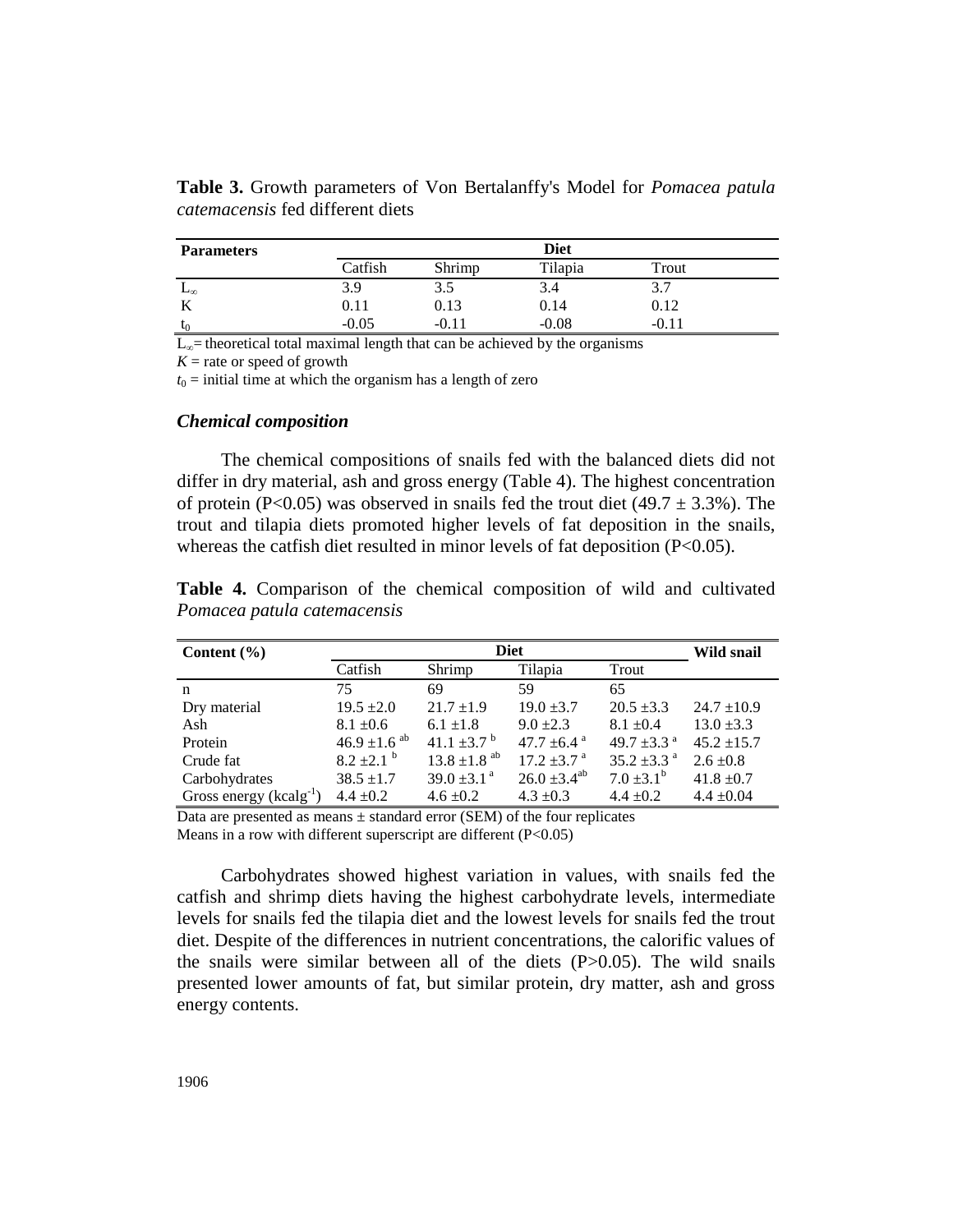### **Discussion**

Although there has been much debate regarding the nutritional habits of species of the genus *Pomacea,* such as herbivory and polyphagia, the results confirmed that these snails accept other types of diet (Asiain and Olguín, 1995; Estebenet, 1995; Estebenet and Martín, 2002). Experiments performed by Fellerhoff (2002) demonstrated that *P. lineata*, in addition to consuming vegetables, also accepts diets of organic matter and compost from livestock.

Other investigations of this genus showed that balanced diets of fish or frogs (Góngora *et al.,* 2004) are accepted and allow the growth of these snails. In the present experiment it was found that *P. patula catemacensis* readily accepted feed designed for other aquaculture species. In some studies that did not report the chemical compositions of the feeds (Lagunes, 1997; Asiain and Olguín, 1995), the diets were based on *ad libitum Ipomoea aquatica*, which contains around 7.5% protein (Garcés *et al.,* 2006). In the assays by Mendoza *et al.* (2002) all of the diets included 25% protein.

Protein requirements for the optimal growth of *P. patula catemacensis* are still unknown and further research is required. Growth estimated on the biometric values indicated that these snails are able to metabolize a wide range of nutrient concentrations and compositions, suggesting that they may be able to adjust their metabolism; however, it was not clear if this might be a factor that affects survival.

#### *Growth and survival*

The values recorded in the feeding trial with *P. patula catemacensis* are similar to those reported by Carreón *et al.* (2003), who reported that over a 6 month period, males and females of the species reached sizes of 3.8 and 3.3 cm, respectively, on a mixed diet of 40% gelified microalgae *Scenedesmus incrassulatus* and 60% trout feed (40% protein).

With respect to the weight of this gastropod, the four balanced diets used in the present study produced a weight of between 4.2 and 5.2 g on day 135 of the experiment, with a density of one snail 2 l. Asiain and Olguín (1995) obtained an average weight of 1.37 g in *P. patula* fed a diet of *I. aquatica* over 133 days with a density of 22 organisms per l, which shows that diet and density are important factors in the weight of *Pomacea*. Ruíz *et al.* (2005) recorded similar values for the weight of juvenile *P. patula* as those observed in the present experiment (7.9-9.5 g in 195 days); in their study, snails on a diet of carp feed and *Calothrix* sp cyanobacteria weighed 8.02 and 8.94 g (14 snails per 2.1 l), respectively, over a 181 day period.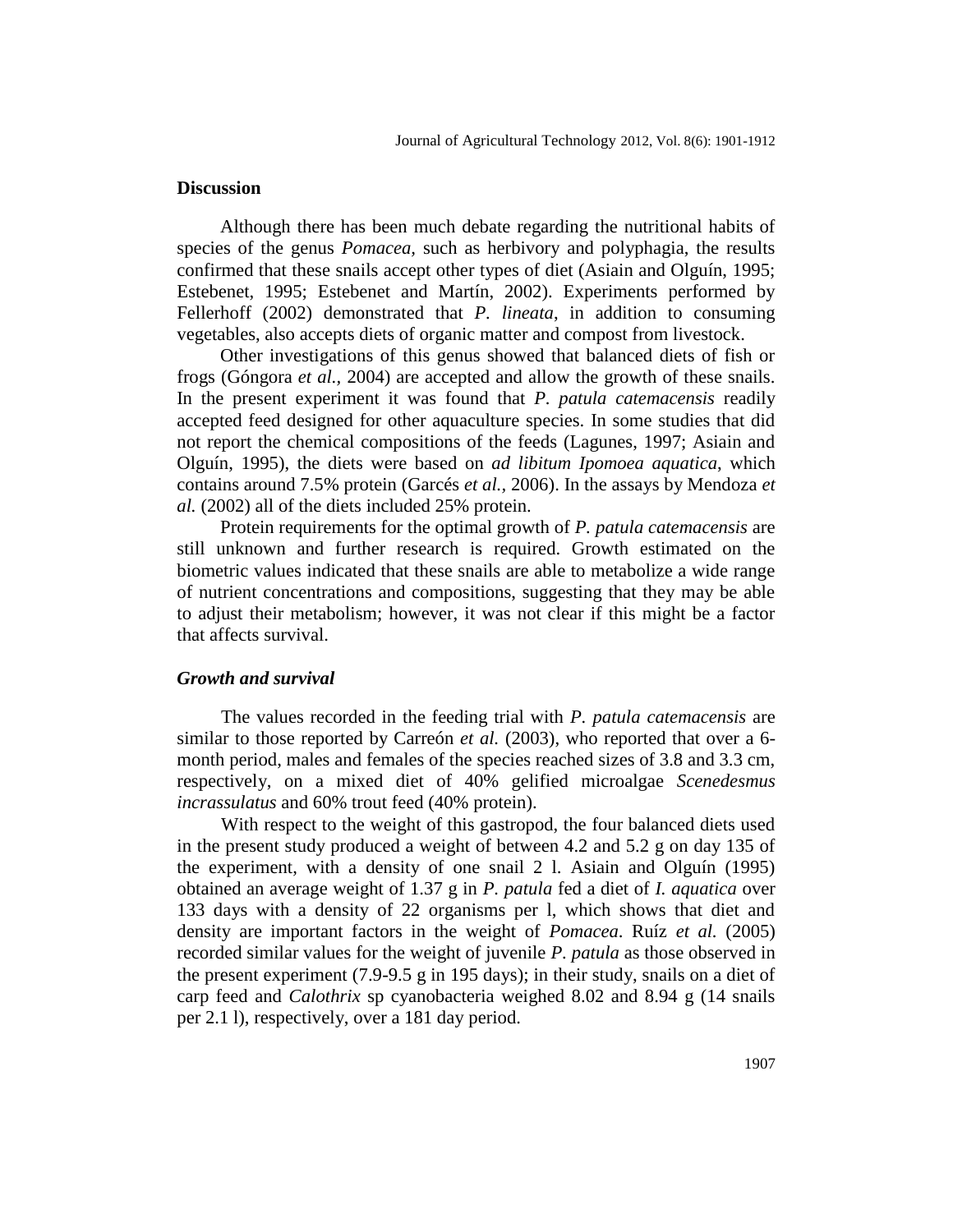In an experiment with *P. canaliculata*, Tamaru *et al*. (2005) found greater weight gain  $(2.3 \text{ g})$  with feeds for catfish, compared with diets for chicken  $(0.5 \text{ g})$ g), a combination of catfish and chicken foods (1.3) and a control without food (0.4); maintaining a density of 37.5 snails per l in 30 days of the experiment.

The values of shell weight reported in this experiment differ from those found by Lobo (1986), who reported those weights under wild conditions, *P. flagellata* individuals with a total weight of 9.80 g and a size of 3.40 cm achieved an average shell weight of 6.10 g. In addition, Rojas (1988) found similar values in wild *P. costaricana* snails with an average shell weight of 5.2 g and a size and weight of 3.25 cm and 9.91 g, respectively. It is important to consider that the values of shell weight obtained in this study were lower than those reported by other authors, these results are more related to the variations in size and morphology, which are inherent in species of this genus, that factors which may limit the development of the shell such as calcium and pH (Glass and Darby, 2009).

It is assumed that diets offered in this experiment contained minerals in appropriate concentrations and available sources for *P. patula* (calcium carbonate, monocalcium phosphate and monosodium, potassium and sodium chloride, iron sulphate, zinc sulphate and copper sulphate) and the water pH (8.2) had an alkalinity adequate for the shell development. When calcium is limited and the pH is acidified, the shell growth can be affected. Glass and Darby (2009) reported that at concentrations less than 3.6 mg of  $Ca^{2+}$  and pH below 6.5, the shells of *P. paludosa* showed a lower weight and size and erosions on the surface.

The daily growth in length (DGL) of *P. patula catemacensis* (0.014 cm per day) was lower than that reported for *P. padulosa* by Garr *et al.* (2011) of 0.049 cm  $d^{-1}$  when used catfish food and a diet of macroalgae *Ulva* sp.

The FCR values of the snails within the treatments in this study are similar to that reported by Ramnarine (2004) who found FCRs in *P. urceus* of 1.46 and 1.77 in diets with 15% and 20% protein, respectively. Mendoza *et al.* (2002) found that for *P. bridgesi*, the highest rate of feed conversion (between 4 and 5) was observed in diets formulated with 75% animal protein and 25% vegetable protein. Tamaru *et al.* (2005) obtained a similar feed conversion rate (1.03) for *P. canaliculata* with catfish feed with 32% crude protein. These values demonstrate that the snails of the *Pomacea* genus can assimilate high protein content, whether it is animal or vegetable in origin.

The survival values for *P. patula catemacensis* fed the catfish diet were higher (94%) than those reported for *Pomacea* sp. by Lagunes (1997) which varied between 68% and 76% on a diet of *I. aquatica* under semi-natural conditions. On the other hand, Asiain and Olguín (1995) who also utilized *I.*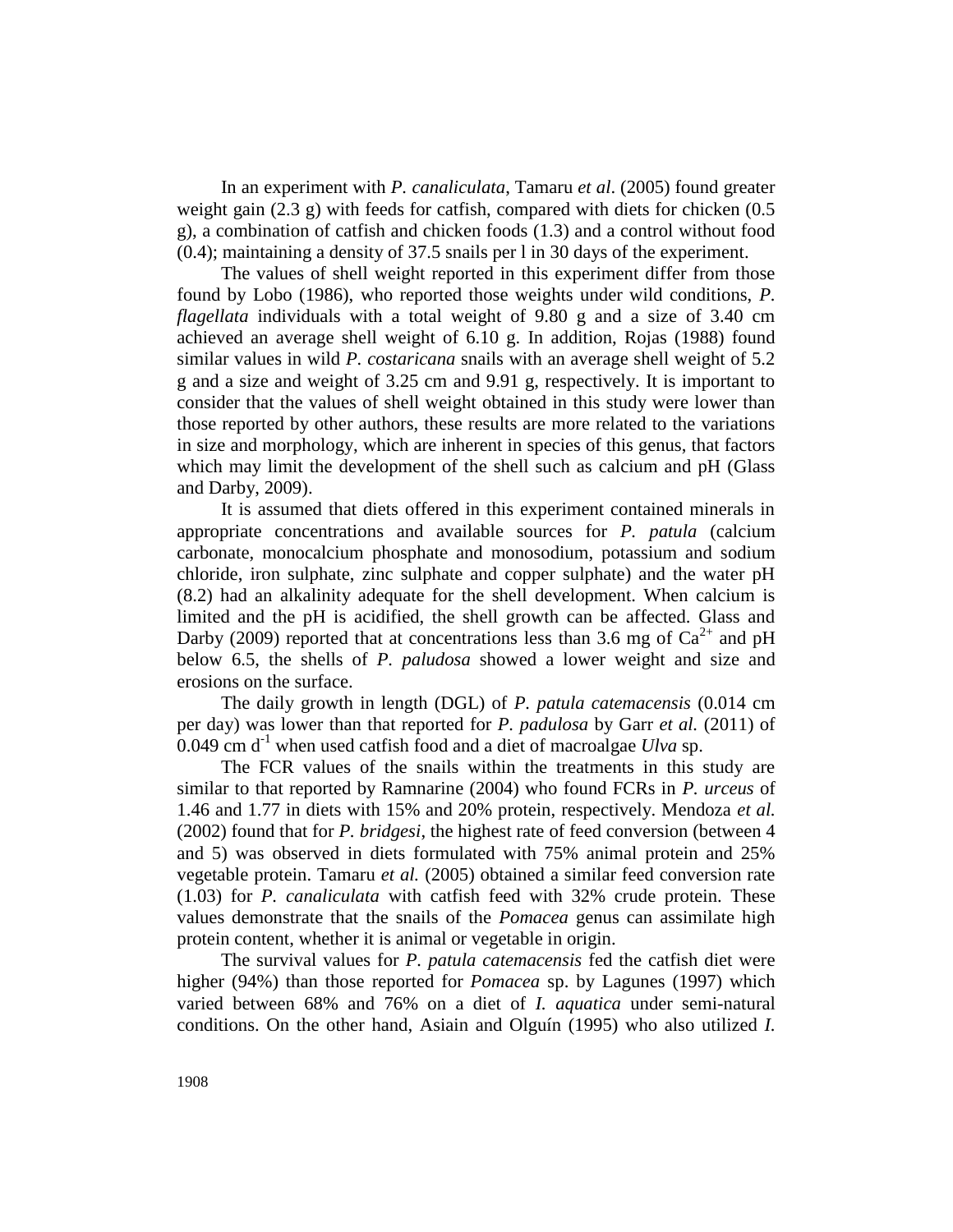*aquatica*, obtained a survival rate of 93% in controlled conditions. This indicates that survival is not only influenced by the diet but also by cultivation management. Mendoza *et al.* (2002) recorded a survival rate of 100% in *P. bridgesi* using experimental diets with different levels of vegetable and animal proteins.

According to the Von Bertalanffy model, the growth of the snail *P. patula catemacensis* is described with high precision, in contrast with Rojas (1988) who reported a lack of fit for the growth of *P. costaricana* with the same model  $(r^2 = 0.57)$ , although the L∞ values obtained for *P. costaricana* were larger (L∞ 6.75 cm) than those found in this study in a growth trial lasting 240 days. Those differences reflect inherent characteristics of the specie in addition to food quality and test duration.

#### *Chemical Composition*

Differences in snail composition reflected differences in the metabolism of nutrients and the sources of feeds used to formulate the commercial diets, none of which were specifically balanced for this snail. The crude protein content of snails in this experiment is similar to that observed in *P. costaricana* snails, which were found to contain 44.9% protein (Rojas, 1988). On the other hand, wild *P. flagellata* (Lobo, 1986) and *P. canaliculata* (Bombeo-Tuburan *et al.,* 1995) were richer in protein than *P. patula*, as these contained 59% and 54%, respectively. These values indicate that the protein value may vary between species and that each species has a potential limit for the utilization of protein independent of the protein level found in the diet (Ramnarine, 2004).

With regard to the fat content, the diets with higher fat concentrations did not result in higher levels of fat deposition. Also, the wild snails had the lowest fat values, suggesting that energy expenditure is lower in captivity and that *P. patula* stored more energy with the experimental diets. Values reported for the fat concentration in snails are usually low: Lobo (1986), Rojas (1988) and Bombeo-Tuburan *et al.* (1995), found 3.67%, 3.14% and 1.4% fat, respectively, in other *Pomacea* species.

In terms of the carbohydrate content, *P. patula catemacensis* showed a range of 7% to 38.5%, with 41.8% for wild snails, while levels of 17.5% were reported for *P. flagellata* (Lobo, 1986) and 16.83% for wild *P. costaricana* (Rojas, 1988) in the natural environment with herbivorous diets.

1909 Chemical analysis of the four diets used in the present experiment presented formulations for different species consider different nutritional requirements and also diverse feed types; therefore, there were differences in most of the concentrations of the feed components, such as protein (range 27.8 to 42), fat (range 1.7 to 9.5) and carbohydrates (16.9 to 34.3), but the Neutral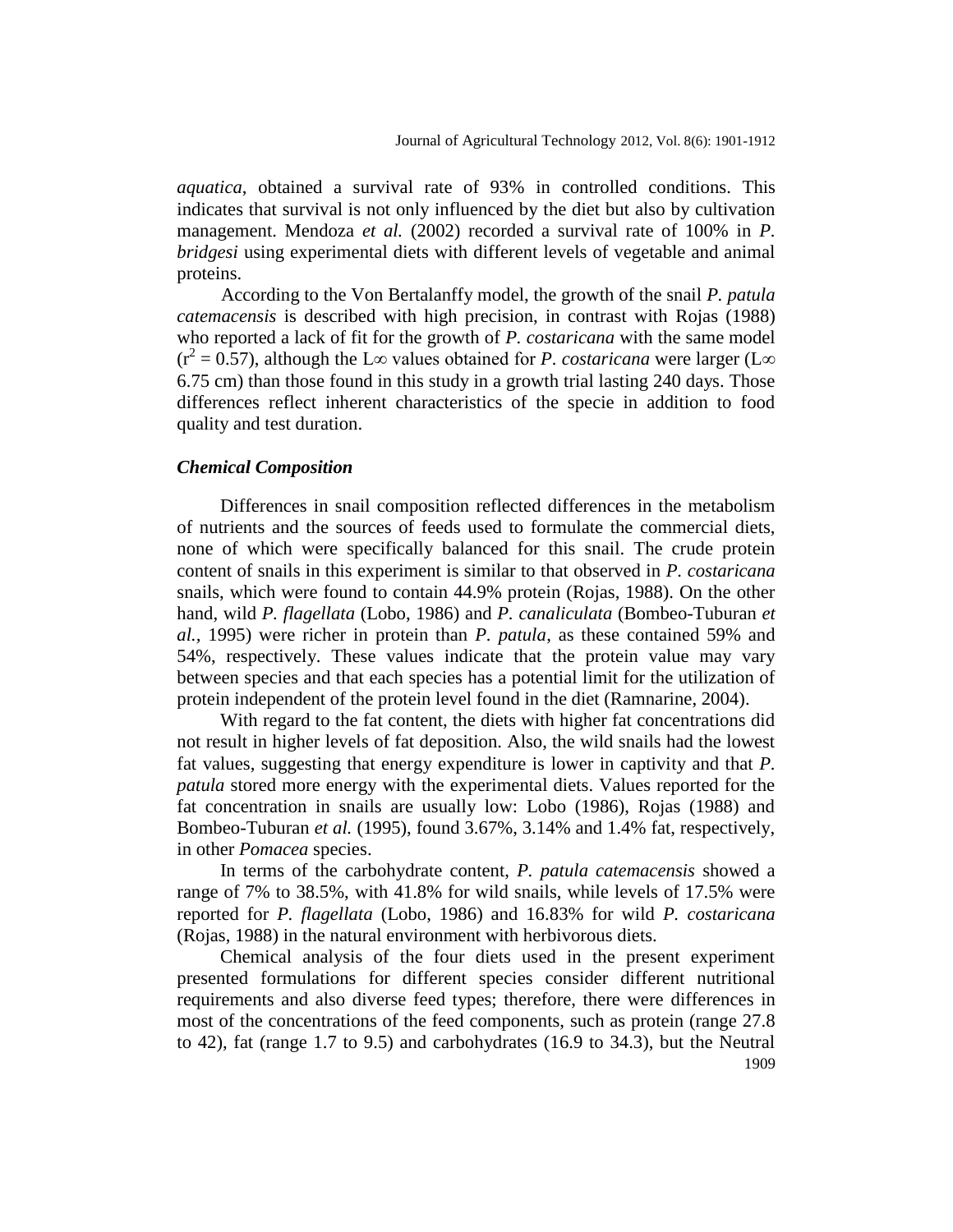Detergent Fiber (NDF) values indicated that the different diets had similar concentrations of vegetable sources, that the phosphorous levels were basically the same and that the energy levels were similar, which explains the similar biometric values obtained in the snails.

### **Conclusion**

The results indicated that growth of the *P. patula catemacensis* snail was similar on the four balanced diets with different protein levels (catfish, shrimp, tilapia and trout); however, the catfish diet was found to favored survival. In a relative comparison, the trout food improved the protein content in the meat snail regarding to the wild snails but increased the lipid percentage. Results from this experiment are useful to plan feeding programs and the cultivation of *P. patula catemacensis* in captivity.

#### **References**

- A.O.A.C. (2000). Official methods of analysis. 17th ed. Association of Official Analytical Chemists, Washington.
- Asiain, A. and Olguín, C. (1995). Evaluation of water spinach (*Ipomoea aquatica*) as feed for apple snail (*Pomacea patula*). Paper presented at the World Aquaculture Conference 1995. San Diego, California. 1-4 February.
- Baker, H.B. (1922). The Mollusca collected by the University the Michigan. Walker Expedition in the Southern Veracruz, México I. Occas. Paper Mus. Zool. Univ. Mich. 106:17–61.
- Baqueiro, C.E. (1984). Programa Nacional de almeja y caracol: primera reunión de malacología y conquiliología*,* La Paz Baja California. Área Interdisciplinaria de Ciencias del Mar, Universidad de Baja California Sur, México.
- Bombeo-Tuburan, I., Fukumoto, S. and Rodríguez, E.M. (1995). Use of the golden apple snail, cassava, and maize as feeds for the tiger shrimp, *Penaeus monodon* in ponds. Aquaculture 131:91–100.
- Burch, B.J. and Cruz, R.A. (1987). Clave genérica para la identificación de gastrópodos de agua dulce*.* Universidad Nacional Autónoma de México, Instituto de Biología. México.
- Burlakova, L.E., Karatayev, A.Y., Padilla, D.P., Cartwright, L.D. and Hollas, D.N. (2008). Wetland restoration and invasive species: Apple snail (*Pomacea insularum*) feeding on native and invasive aquatic plants. Restor. Ecol. 17: 433-440.
- Carreón P.L., Uria, G.E. and Espinosa-Martínez, J.F. (2003). Desarrollo morfológico e histológico del sistema reproductor de *Pomacea patula catemacensis* (Baker 1922) (Mollusca, Caenogastropoda: Ampulariidae). Rev. Chil. Hist. Nat. 16:665–680.
- Eberhard, K. (1991). Nitrogen and protein concentration in foodstuffs and animal feeds-fully automatic determination using Dumas method. Biotechn. Forum Europe 25–29.
- Estebenet, A.L. (1995) Food and feeding in *Pomacea canaliculata* (Gastropoda: Ampullariidae). Veliger 38:277–283.
- Estebenet, A.L. and Martín, P.R. (2002). Workshop: "Biology of Ampullariidae". Minireview. *Pomacea canaliculata* (Gastropoda: Ampullariidae): Life-history Traits and their Plasticity. Biocell 26:83–89.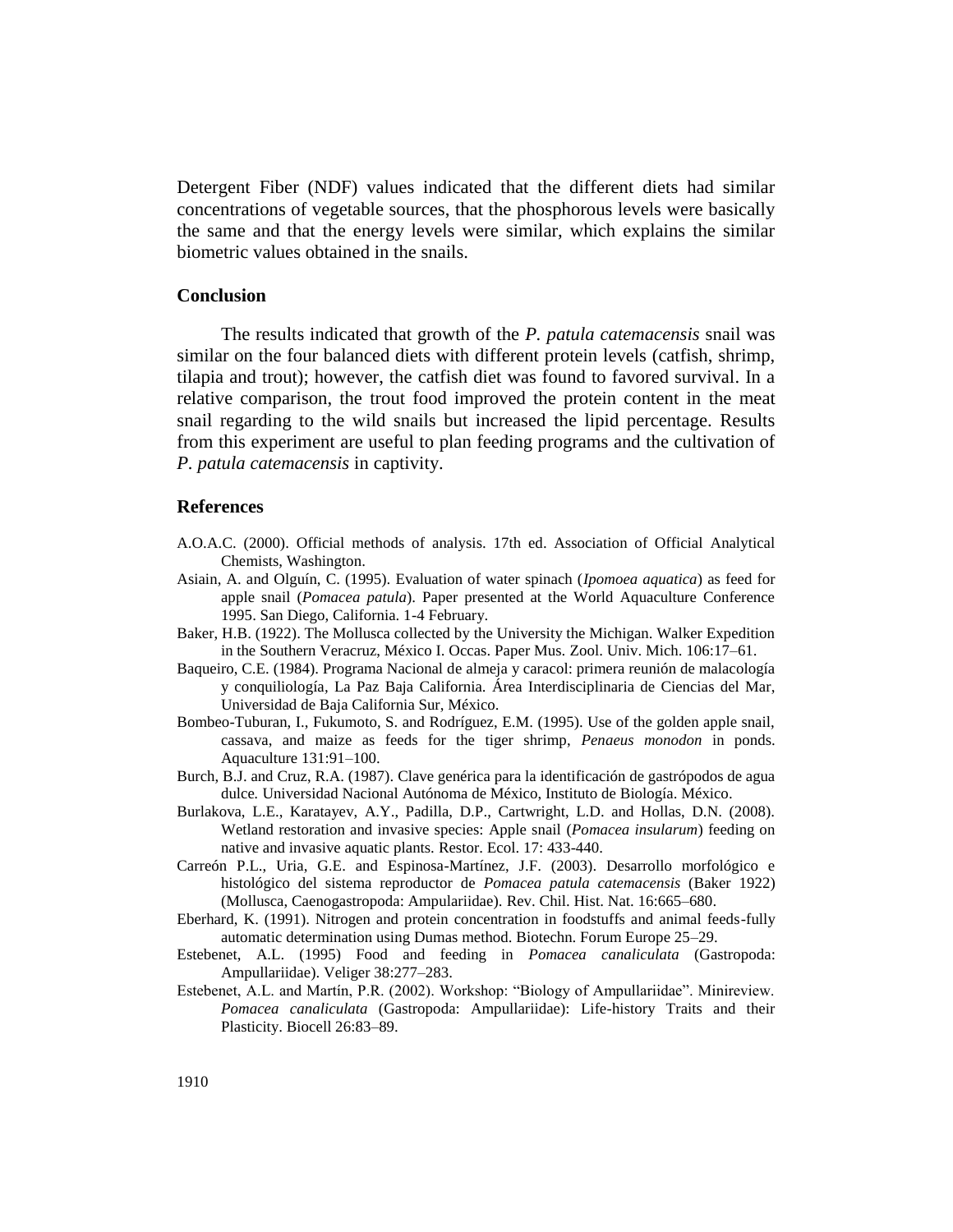- Fellerhoff, C. (2002). Feeding and growth of apple snail *Pomacea lineata* in the pantanal wetland, Brazil- A stable isotope approach. Isot. Environ. Heal. S. 38:227–243.
- Garcés, K., Gutiérrez, R., Kohlmann, B., Yeomans, J. and Botero, R. (2006). Caracterización del sistema de descontaminación productivo de aguas servidas en la finca pecuaria integrada de la Universidad EARTH: I. Las plantas acuáticas. Rev. Tierra Tropical 2:129–140.
- García-Ulloa, M., Ramnarine, I., Gallo-García, M., Ponce-Palafox, J. and Góngora-Gómez, A. (2007). Spawning and hatching of the edible snail *Pomacea patula* (Baker 1922) (Gastropoda: Ampullaridae) in the laboratory. World Aquaculture Magazine 38:50-52.
- Garr, L.A., Lopez, H., Pierce, R. and Davis, M. (2011). The effect of stocking density and diet on the growth and survival of cultured Florida apple snails, *Pomacea paludosa*. Aquaculture 311:139-145.
- Góngora, A., Rodríguez, G., Domínguez, A., Muñoz, N. and García-Ulloa, M. (2004). Cultivo del caracol manzana *Pomacea bridgesi* (Reeve, 1856), en Guasave Sinaloa. Paper presented at the 8th Congreso Internacional de Malacología Médica y Aplicada. Cd*.* de México, 10-13 Noviembre 2004.
- Harris, W.D. and Popat, P. (1954). Determination of the phosphorus content of lipids. J. Am. Oil Chem. Soc. 31:124–127.
- Hopkins, D.K. (1992). Reporting fish growth: A review of the basics 1. J World Aquacult. Soc. 23:173-179.
- Lagunes, C.B. (1997). Aprovechamiento de los cuerpos de aguas tropicales para la crianza intensiva del caracol dulceacuícola *Pomacea* sp. (Mollusca, Gastropoda) en corrales flotantes, para su integración en programas acuícolas. Dissertation, Instituto Tecnológico del Mar México.
- Lobo, V.X. (1986). Estudio de algunos aspectos de la biología del molusco *Pomacea flagellata* (Say) (Prosibranchia: Ampullariidae). Dissertation, Universidad de Costa Rica.
- Mendoza, R., Aguilera, C., Hernández, M., Montemayor, J. and Cruz, E. (2002). Elaboración de dietas artificiales para el cultivo de caracol manzana (*Pomacea bridgesi*). Revista AquaTIC. Available via URL:http://www.revistaaquatic.com/aquatic/art.asp?t=&c=142. Cited 08 Feb 2012.
- Naranjo, G.E. (2003). Moluscos continentales de México: Dulceacuícolas. Rev Biol. Trop. 51:495–505
- Naranjo, G.E. and García, C.A. (1986). Algunas consideraciones sobre el género *Pomacea*  (Gastropoda: Pilidae) en México y Centroamérica. Anales Inst. Biol. Ser. Zool. 56:603– 605.
- Ramnarine, I.W. (2004). Quantitative protein requirements of the edible snail *Pomacea urceus* (Muller). J World Aquacult Soc. 35:253–256.
- Rojas, B.D. (1988). Estudio de de la biología del caracol de agua dulce *Pomacea costaricana* (Martens, 1899) Gastropoda: Ampullariidae. Dissertation, Universidad de Costa Rica.
- Ruíz, R.R., Espinosa, C.F. and Martínez, J.F. (2005). Growth and reproduction of *Pomacea patula catemacensis*, Baker, 1922 (Gastropoda: Ampullariidae) when fed *Calothrix* sp. (Cianobacteria). J. World. Aquacult. Soc. 36:87–95.
- Tamaru, C.S., Ako, H. and Tamaru, C.-T.C. (2006). Control of the Apple Snail, *Pomacea canaliculata* in Hawai"i: Challenge or Opportunity. In: Ravindra CJ, Sebastian SL (eds) Global advances in ecology and management of golden apple snails, Rice Research Institute, Neuva Ecija Philippine, p. 459-475.